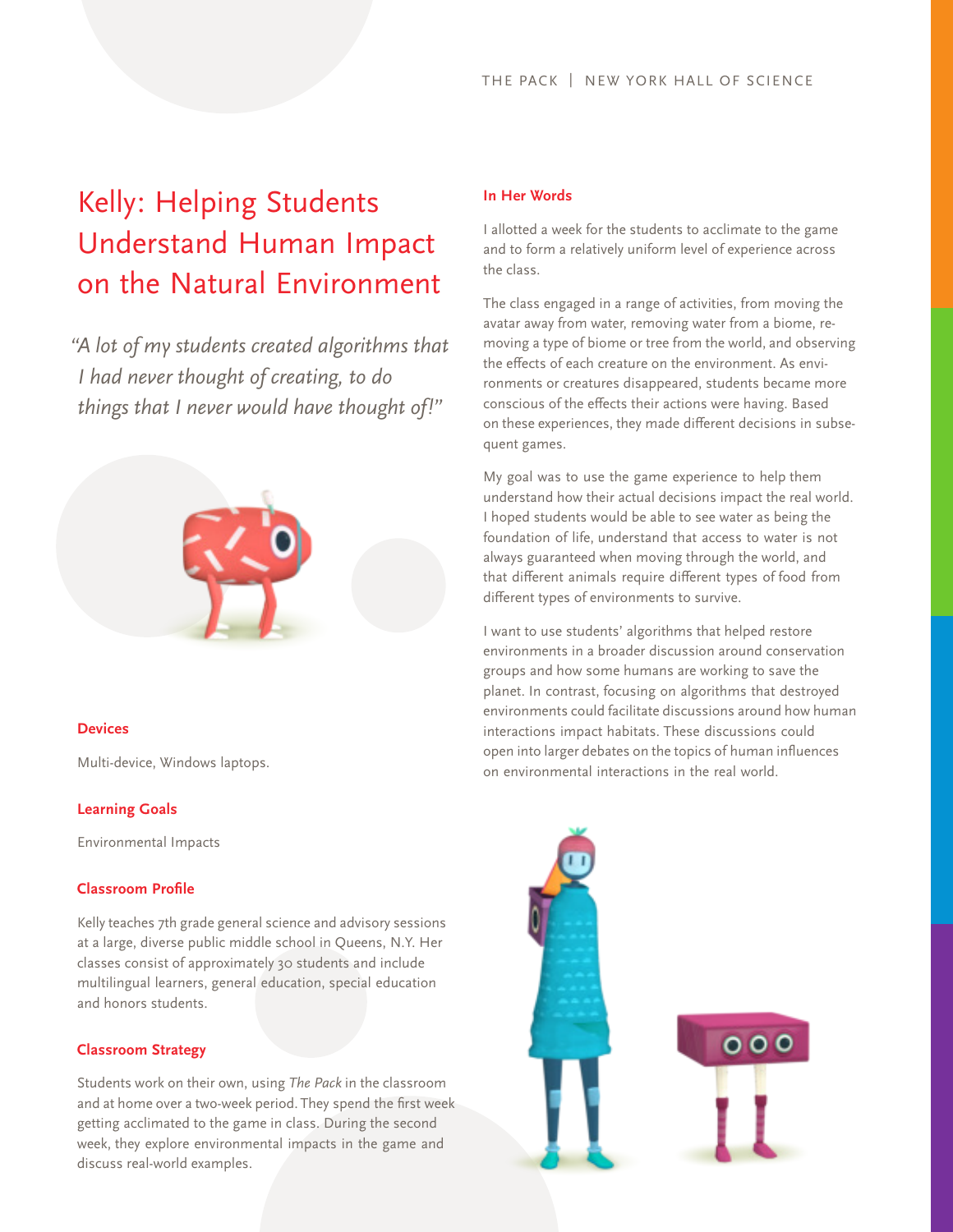# Kelly: Using Exploratory Games as Windows into English Learners' Learning

*"I can kind of see how their brain worked based off of how they played, and then target my instruction a little more to them. … And I never would have known how to approach these students had I not watched them play."*



Computational thinking, Environmental Impacts

## **Classroom Profile**

Kelly teaches 7th grade general science and advisory sessions at a large, diverse public middle school in Queens, N.Y. Her classes consist of approximately 30 students and include multilingual learners, general education, special education and honors students.

### **Classroom Strategy**

Students use *The Pack* in the classroom, working in small groups of 3 – 4. They use *The Pack* for one week, allowing Kelly to examine their interests and strengths in the context of computational thinking and environmental impacts.

# **In Her Words**

The added value of using an exploratory game like *The Pack* is that it allows you to understand students' learning styles and interests regarding environmental science concepts such as human impacts on environments, biotic and abiotic components of ecosystems, and the importance of water. This is especially important when teaching English Language Learners who don't always feel comfortable expressing their interests.

Spending the first week acclimating to the game allows me to observe my students' game playing strategies and identify which portions of the game they focus on (e.g., aesthetics, "broken" algorithms, exploring, collecting seeds and food, or water routing). After observing the students for the first week, I can use my understanding of their learning interests to design science projects and analogies that can help them stay engaged and excited about science. This involves me differentiating instruction based on students' expressed interests. For example:

• Students excited about the algorithms would spend time on the real-world application of computer coding and how the writing of algorithms is used.

• Students into seed searching would spend time on goal-setting lessons and how if you set small goals, you would be able to reach a bigger end goal.

• Students excited about food-gathering would further explore what foods grow in different environments and how each food grows best in a specific place. This would also involve challenging them to understand where and how food is grown and to see the impact of getting food products from far away versus nearby.

• Students excited about how they could change the biome would spend time on human interaction with the environment and how over time the planet has changed.

• Students enjoying moving water would learn about the pipe network that provides water to New York City and how this was created.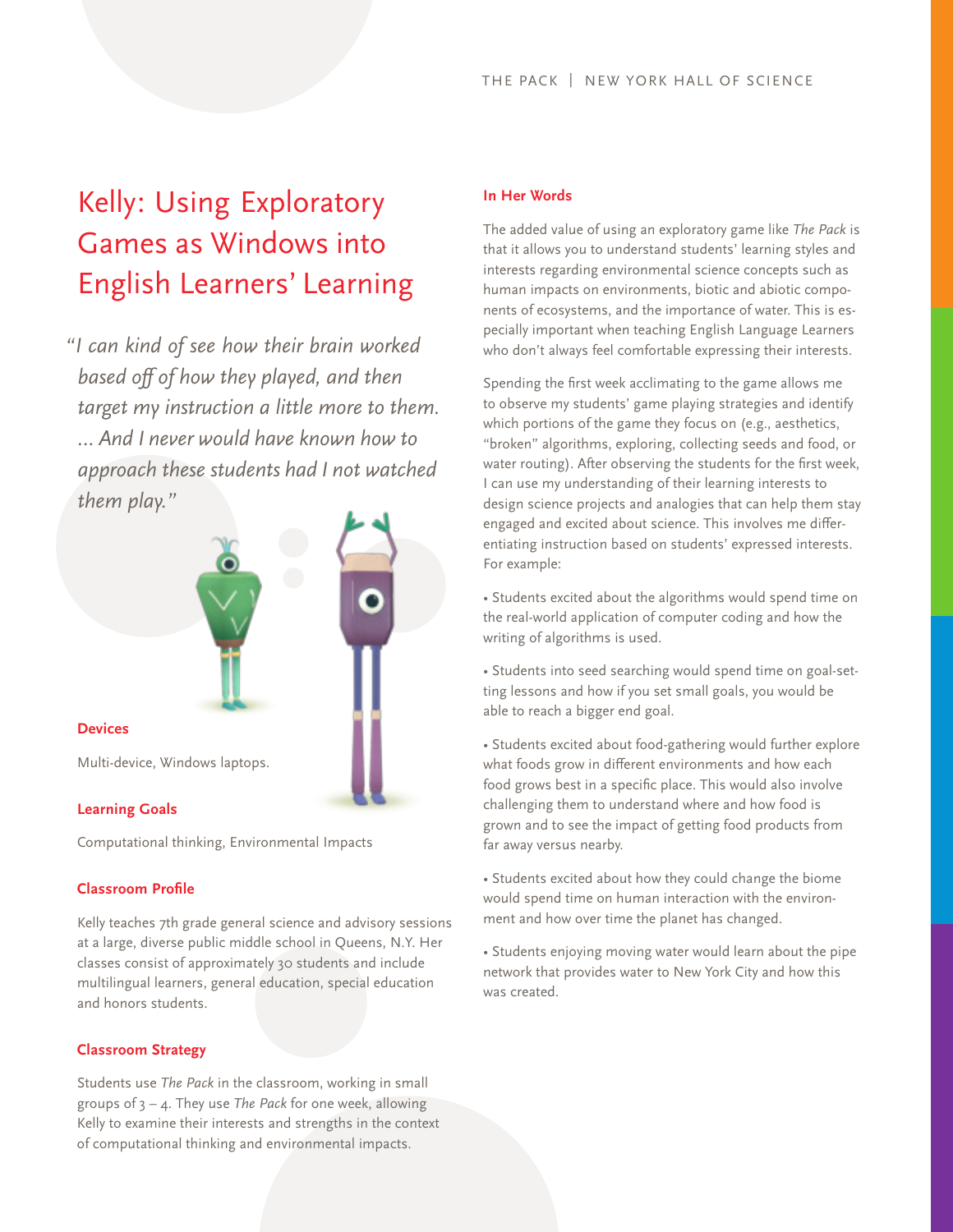# June: Identifying Cause and Effect Relationships in Ecosystems

*"We try to keep writing with science also, I would add a writing component. We could have them write a letter to their friend, telling him what he needs to do if his resources are not there … or they can draw a seed and write one sentence about it, and that it can be a cause-and-effect relationship, and that can incorporate art or drawing to help kids that may not want to write."*



# **Devices**

Multi-device, mixed devices

#### **Learning Goals**

Cause and effect reasoning

## **Classroom Profile**

June teaches 6th grade science and advisory period at a small, diverse 6 – 12 school in Brooklyn, N.Y.

#### **Classroom Strategy**

Students use *The Pack* over 2 – 3 weeks in their advisory periods as a supplement to the ecosystems unit in science class.

### **In Her Words**

Many 6th graders and some 7th graders study biomes in their science class. The game provides an opportunity to connect creatures' interactions within different biomes and the environment with real world conditions. Students can explore characteristics of a biome and compare it to other biomes. The game compliments my hands-on exploratory teaching approach and enables students to try out different actions in the world.

We played the game in segments that support each standard I teach, rather than engaging in a longer gameplay experience. I used *The Pack* in my third unit of 6th grade, during discussions about ecosystems. The standards the game supported are:

• Analyze cause and effect relationships that may be used to predict phenomena in natural or designed systems. (MS-LS2-1)

• Organisms, and populations of organisms, are dependent on their environmental interactions both with other living things and with nonliving factors. (MS-LS2-1)

• In any ecosystem, organisms and populations with similar requirements for food, water, oxygen, or other resources may compete with each other for limited resources, access to which consequently constrains their growth and reproduction. (MS-LS2-1)

• Growth of organisms and population increases are limited by access to resources. (MS-LS2-1)

• Identify cause and effect relationships. (MS-LS2-2)

I used the game over 2 – 3 weeks in my advisory period. Students identified and analyzed cause-and-effect relationships since they could clearly see the connection between their actions and the resulting effects on the environment. I used the game to highlight how organisms are dependent on their environmental interactions with other living and nonliving things, tying in the avatar's need for water and the creatures' need for food to their survival.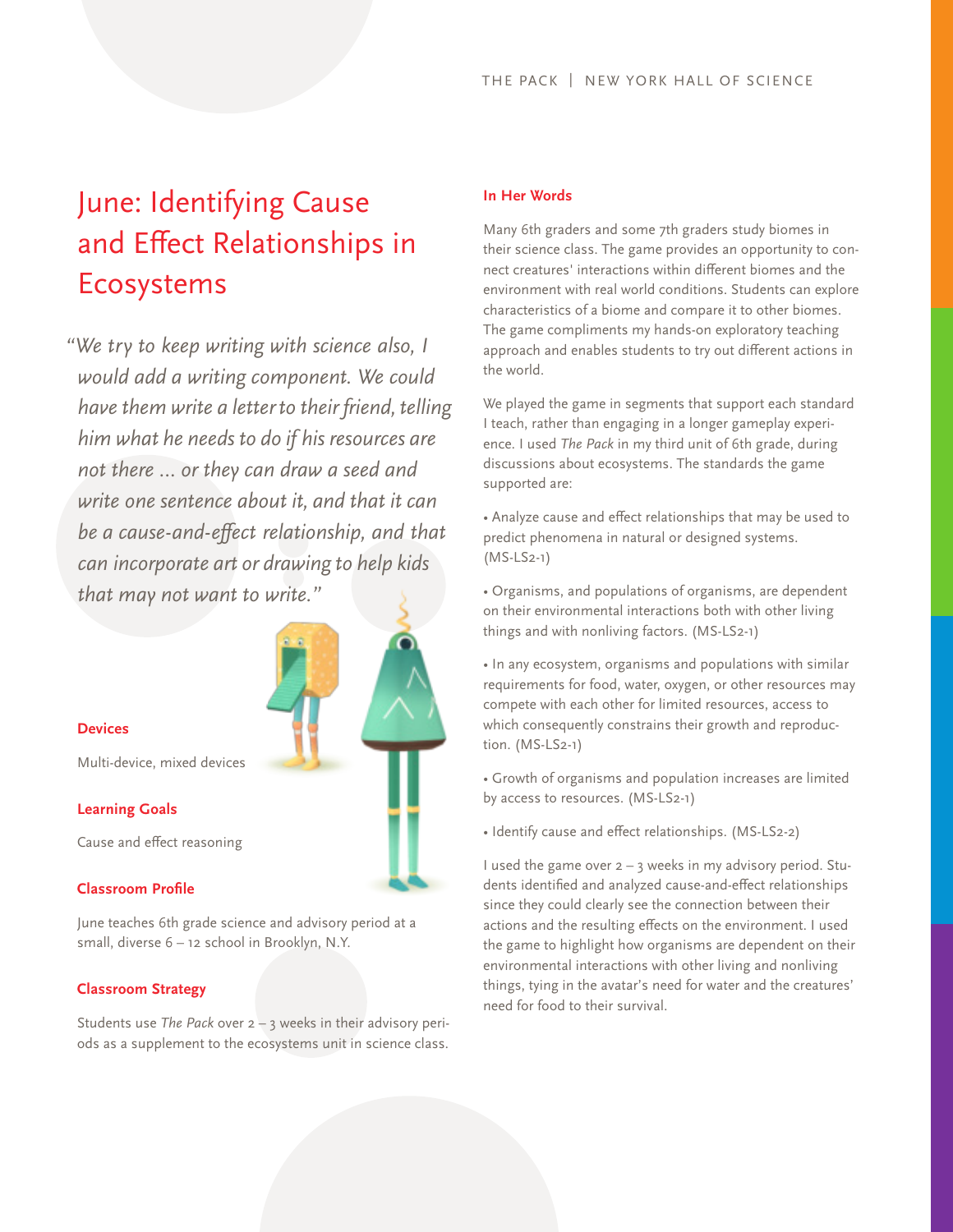# Jessica: *The Pack* as an Introduction to Computational and Sequential Thinking

 *"I teach a middle school science research class and I see the game fitting into that curriculum … especially building computational skills in this group because a lot of them are using coding and writing programs to enhance their research."*

### **Devices**

Multi-device, MacBooks

#### **Learning Goals**

Computational thinking

## **Classroom Profile**

Jessica teaches 9th and 10th grade general education, honors and AP students at a small K – 12 private school in Westchester County, N.Y. She used *The Pack* in her general education 9th and 10th grade science classrooms.

#### **Classroom Strategy**

Students use *The Pack* in their computational biology class for two class periods (40 minutes each) at the beginning of the semester. *The Pack* is used as a tool to introduce students to computational and algorithmic thinking, designing an investigation, and thinking in sequential processes.

#### **In Her Words**

The creatures and their functions are the most relevant part of the game for this class. The game serves as a transitional tool to develop computational skills and algorithmic thinking.

Before playing *The Pack*, I first introduce the students to algorithms, the computational thinking method of problem solving, and designing an investigation. Then I teach students to think in a sequential processing manner that would hopefully lead to more organized lab reports.

Using visuals from the game, I introduce students to the game environment, the creatures and their functions. Then the class discusses how they could use their creatures to build algorithms, what creatures are needed to perform certain complex functions, and hypothesize on the possible outcomes of various combinations of creatures.

My intention is to encourage players to think about individual functions and how they could be used together to solve a problem, something that is core to computational thinking. I suggest that the students sketch the algorithms, discuss with their partners how their solutions might work, and then rework their algorithms based on their discussions. After all of this, the students can test their solutions in the game.